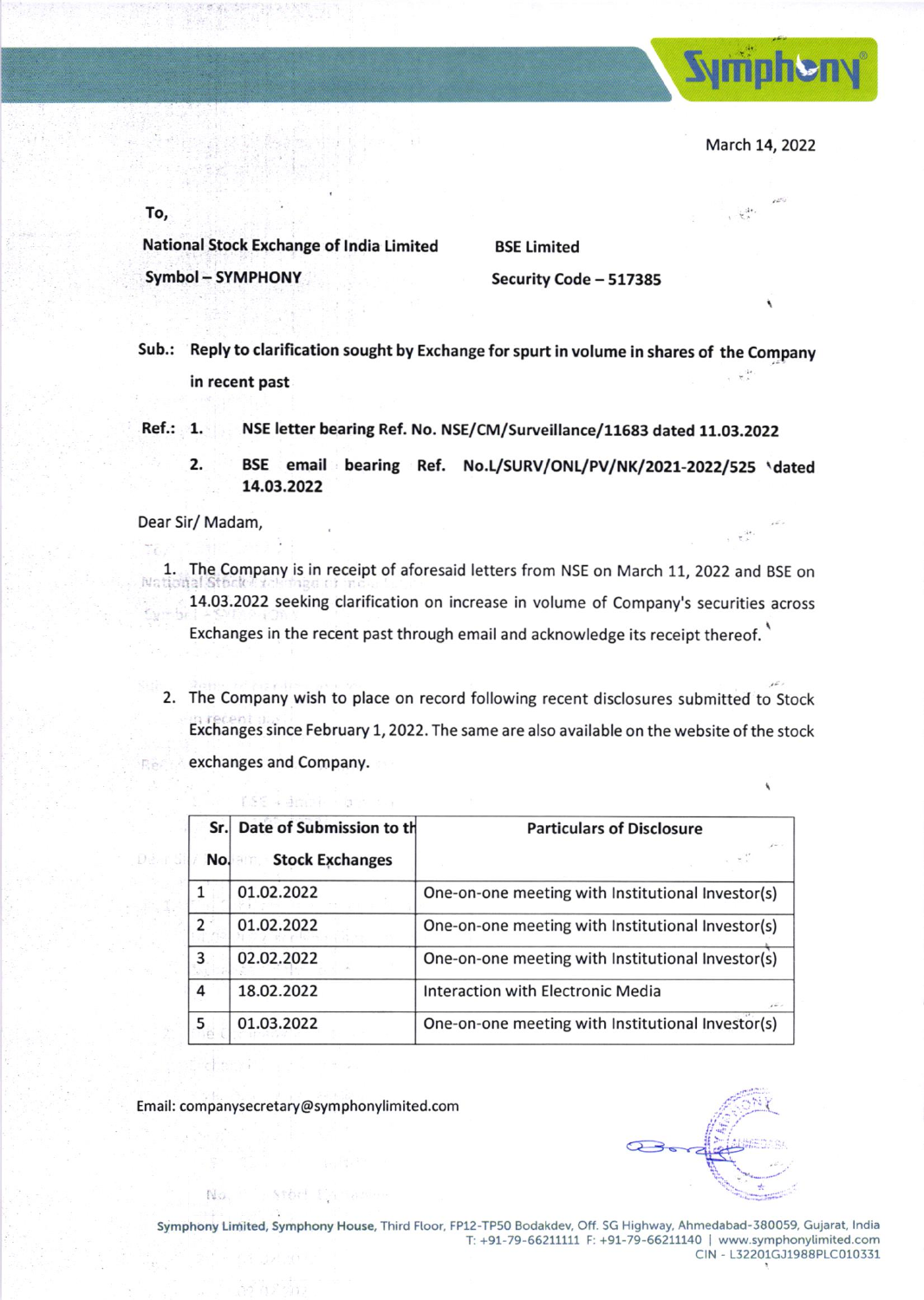|   |            | <b>Nmnhei</b>                                     |
|---|------------|---------------------------------------------------|
| 6 | 01.03.2022 | One-on-one meeting with Institutional Investor(s) |
|   | 07.03.2022 | Interaction with Electronic Media                 |
| 8 | 08.03.2022 | Interaction with Electronic Media                 |
| 9 | 10.03.2022 | One-on-one meeting with Institutional Investor(s) |
|   |            |                                                   |

- 3. ln this connection, the Company would like to inform that there are no disclosures on any events other than as stated herein above or any information including development of any price sensitive information which are pending to be made from company's end.
- 4. The Company is in the business of Air Coolers and having substantial market share.
- 5. The season for the product of the Company is in offing being "Summer".
- 5. The Company is attaching herewith latest shareholding pattern for the quarter ended December 31, 2021 submitted to the stock exchanges at relevant point of time, for your ready reference.
- 7. Hope the above clarifies the purpose and object of your referred letter, however, if you need further clarification and information, please intimate the Company at the earliest.

Yours truly, a constant of the

For Symphony Limited

Mayur Barvadiya Company Secretary

each referende.

anna tarthar d

hu Shance

Encl.: as above.

#### Email: companysecretary@symphonylimited.com

**AMMEDAA** 

Cofanning Sacretary

Symphony Limited, Symphony House, Third Floor, FP12-TP50 Bodakdev, Off. SG Highway, Ahmedabad-380059, Gujarat, India<br>T: +91-79-66211111 F: +91-79-66211140 | www.symphonylimited.com ctN - 132201GJ1988P1C010331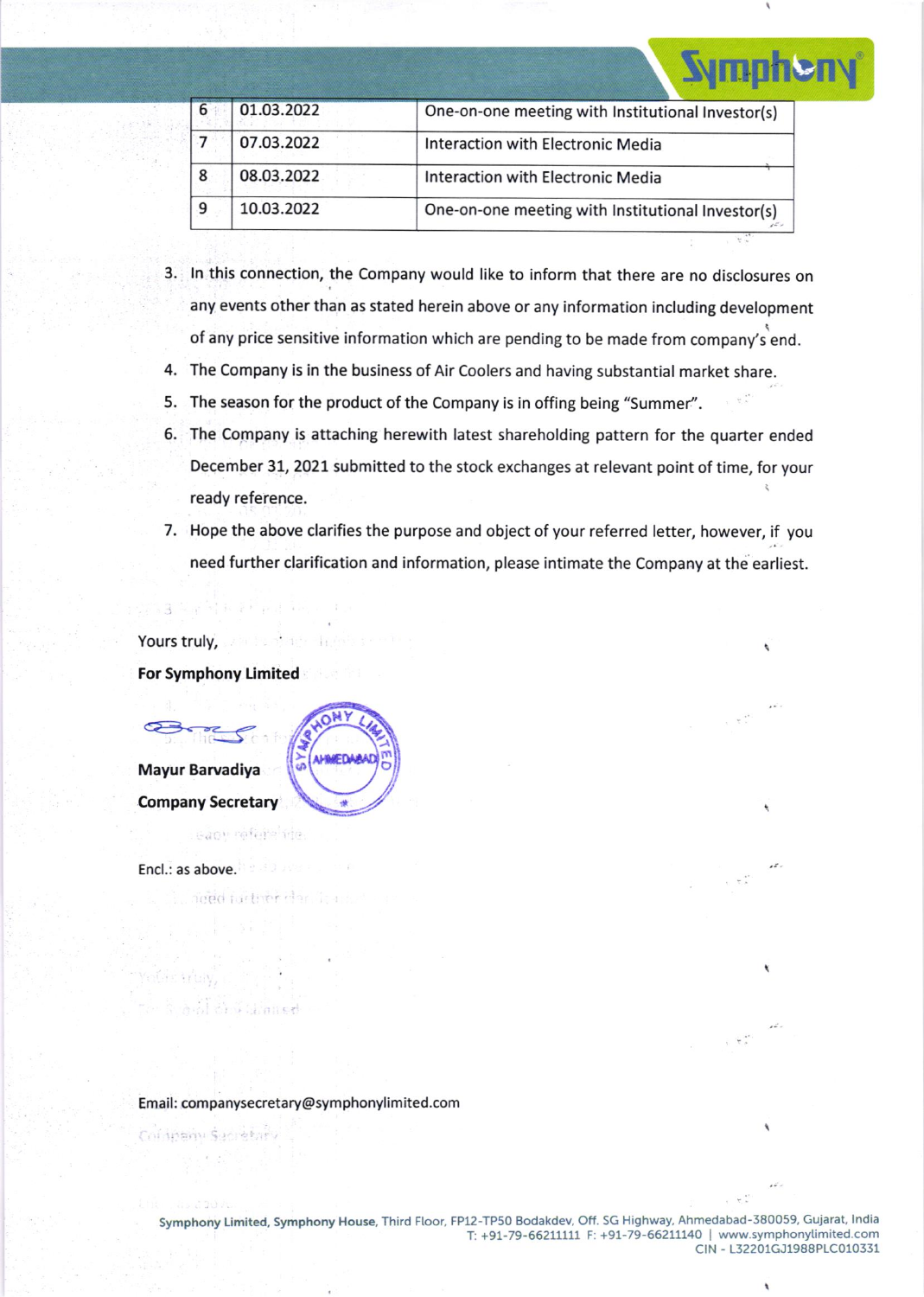| Particular                                                         |                                                   |                                                                                        |                                                                                                                                                                                                                                                             |        |             |        |  |                |  |  |  |
|--------------------------------------------------------------------|---------------------------------------------------|----------------------------------------------------------------------------------------|-------------------------------------------------------------------------------------------------------------------------------------------------------------------------------------------------------------------------------------------------------------|--------|-------------|--------|--|----------------|--|--|--|
| Whether the Listed Entity has issued any partly paid up shares?    |                                                   |                                                                                        |                                                                                                                                                                                                                                                             |        |             |        |  |                |  |  |  |
| Whether the Listed Entity has issued any Convertible Securities?   |                                                   |                                                                                        |                                                                                                                                                                                                                                                             |        |             |        |  |                |  |  |  |
| Whether the Listed Entity has issued any Warrants?                 |                                                   |                                                                                        |                                                                                                                                                                                                                                                             |        |             |        |  |                |  |  |  |
|                                                                    |                                                   | Whether the Listed Entity has any shares against which depository receipts are issued? |                                                                                                                                                                                                                                                             |        |             |        |  | No             |  |  |  |
| Whether the Listed Entity has any shares in locked-in?             |                                                   |                                                                                        |                                                                                                                                                                                                                                                             |        |             |        |  | N <sub>o</sub> |  |  |  |
|                                                                    |                                                   | Whether any shares held by promoters are pledge or otherwise encumbered?               |                                                                                                                                                                                                                                                             |        |             |        |  | N <sub>o</sub> |  |  |  |
| Whether company has equity shares with differential voting rights? |                                                   |                                                                                        |                                                                                                                                                                                                                                                             |        |             |        |  |                |  |  |  |
|                                                                    | Summary statement holding of specified securities |                                                                                        |                                                                                                                                                                                                                                                             |        |             |        |  |                |  |  |  |
| Category of<br>shareholder                                         | No. of<br>shareholders                            | No. of fully paid<br>up equity shares<br>held                                          | Shareholding as a % of total no.<br>No. of equity shares<br>Total as a %<br>of shares (calculated as per<br>No. of Voting<br>Total no.<br>held in dematerialized<br>of Total<br>shares held<br>SCRR, 1957)As a % of<br>Rights<br>Voting right<br>$(A+B+C2)$ |        |             |        |  |                |  |  |  |
| (A) Promoter &<br>Promoter Group                                   | 10                                                | 5,12,43,740                                                                            | 5,12,43,740                                                                                                                                                                                                                                                 | 73.25  | 5,12,43,740 | 73.25  |  | 5,12,43,740    |  |  |  |
| (B) Public                                                         | 58,342                                            | 1,87,13,260                                                                            | 1,87,13,260                                                                                                                                                                                                                                                 | 26.75  | 1,87,13,260 | 26.75  |  | 1,81,66,310    |  |  |  |
| (C1) Shares<br>underlying DRs                                      |                                                   |                                                                                        |                                                                                                                                                                                                                                                             | 0.00   |             | 0.00   |  |                |  |  |  |
| (C2) Shares held<br>by Employee<br>Trust                           | 0.00<br>0.00                                      |                                                                                        |                                                                                                                                                                                                                                                             |        |             |        |  |                |  |  |  |
| $(C)$ Non<br>Promoter-Non<br>Public                                |                                                   |                                                                                        |                                                                                                                                                                                                                                                             | 0.00   |             | 0.00   |  |                |  |  |  |
| <b>Grand Total</b>                                                 | 58,352                                            | 6,99,57,000                                                                            | 6,99,57,000                                                                                                                                                                                                                                                 | 100.00 | 6,99,57,000 | 100.00 |  | 6,94,10,050    |  |  |  |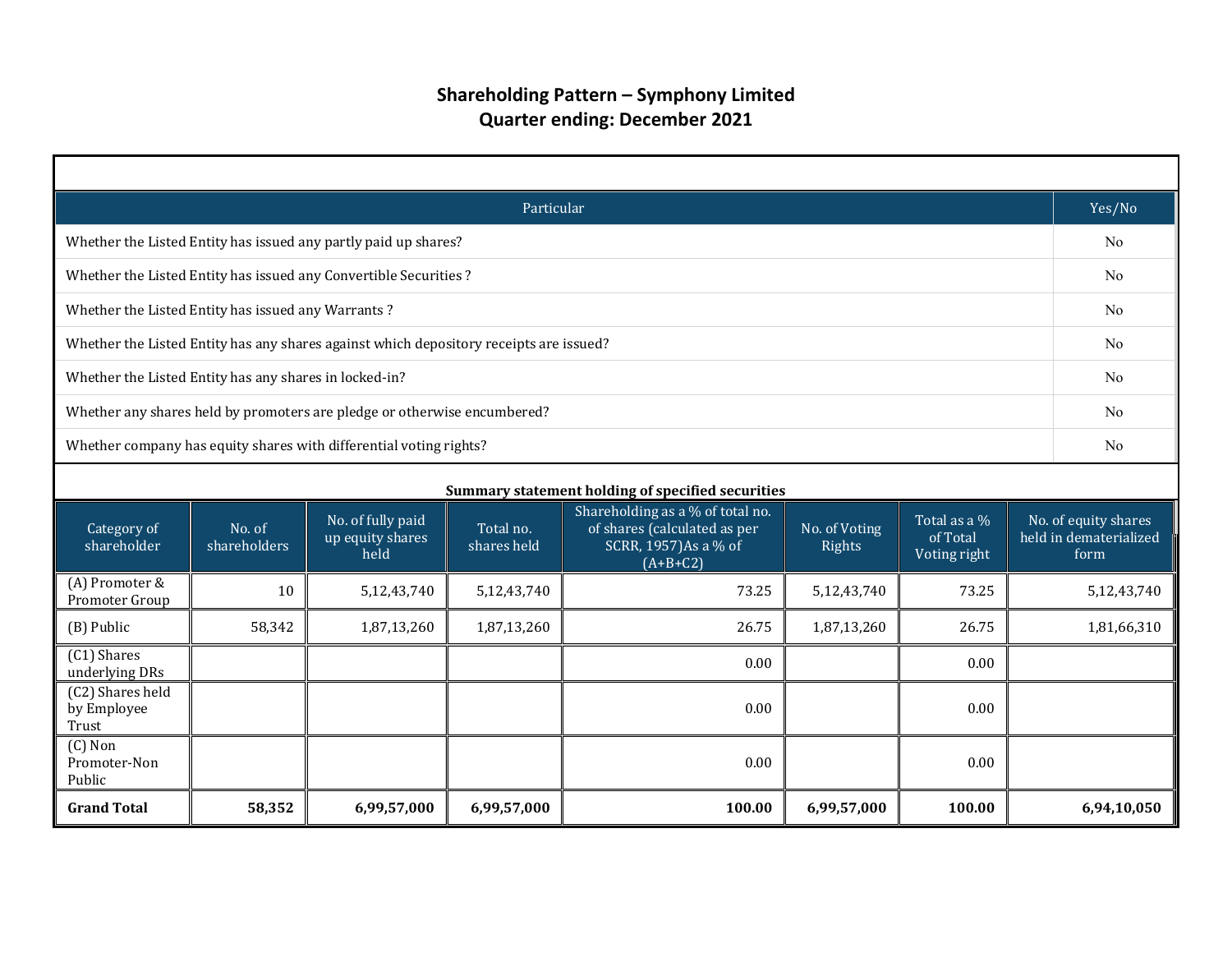#### **Statement showing shareholding pattern of the Promoter and Promoter Group**

| Category of shareholder                                                                          | Nos. of<br>shareholders | No. of fully paid up<br>equity shares held | Total nos.<br>shares held | Shareholding as a % of total no. of<br>shares (calculated as per SCRR,<br>1957) As a % of (A+B+C2) | Number of equity shares<br>held in dematerialized<br>form |
|--------------------------------------------------------------------------------------------------|-------------------------|--------------------------------------------|---------------------------|----------------------------------------------------------------------------------------------------|-----------------------------------------------------------|
| A1) Indian                                                                                       |                         |                                            |                           | 0.00                                                                                               |                                                           |
| <b>Individuals/Hindu undivided Family</b>                                                        | $\overline{4}$          | 3,87,55,540                                | 3,87,55,540               | 55.40                                                                                              | 3,87,55,540                                               |
| <b>ACHAL ANIL BAKERI</b>                                                                         | $\mathbf{1}$            | 2,92,61,600                                | 2,92,61,600               | 41.83                                                                                              | 2,92,61,600                                               |
| RUPA ACHAL BAKERI                                                                                | $\mathbf{1}$            | 70,92,940                                  | 70,92,940                 | 10.14                                                                                              | 70,92,940                                                 |
| JONAKI ACHAL BAKERI JT. ACHAL ANIL<br><b>BAKERI</b>                                              | 1                       | 1,000                                      | 1,000                     | 0.00                                                                                               | 1,000                                                     |
| ACHAL ANIL BAKERI - HUF (ACHAL ANIL<br><b>BAKERI KARTA)</b>                                      | $\mathbf{1}$            | 24,00,000                                  | 24,00,000                 | 3.43                                                                                               | 24,00,000                                                 |
| Any Other (specify)                                                                              | 5                       | 1,24,87,200                                | 1,24,87,200               | 17.85                                                                                              | 1,24,87,200                                               |
| ACHAL BAKERI FAMILY TRUST (TRUSTEE<br>- ACHAL BAKERI JT. RUPA BAKERI)                            | 1                       | 1,000                                      | 1,000                     | 0.00                                                                                               | 1,000                                                     |
| <b>JONAKI BAKERI FAMILY TRUST</b><br>(TRUSTEE ACHAL BAKERI JT. RUPA<br>BAKERI JT. JONAKI BAKERI) | $\mathbf{1}$            | 1,000                                      | 1,000                     | 0.00                                                                                               | 1,000                                                     |
| HIRVA BAKERI FAMILY TRUST (TRUSTEE<br>- ACHAL BAKERI JT. RUPA BAKERI JT.<br><b>HIRVA BAKERI)</b> | $\mathbf{1}$            | 1,000                                      | 1,000                     | 0.00                                                                                               | 1,000                                                     |
| RUPA BAKERI FAMILY TRUST (TRUSTEE -<br>ACHAL BAKERI JT. RUPA BAKERI)                             | $\mathbf{1}$            | 1,000                                      | 1,000                     | 0.00                                                                                               | 1,000                                                     |
| SANSKRUT TRADECOM PRIVATE<br><b>LIMITED</b>                                                      | $\mathbf{1}$            | 1,24,83,200                                | 1,24,83,200               | 17.84                                                                                              | 1,24,83,200                                               |
| <b>Sub Total A1</b>                                                                              | 9                       | 5,12,42,740                                | 5,12,42,740               | 73.25                                                                                              | 5,12,42,740                                               |
| A2) Foreign                                                                                      |                         |                                            |                           | 0.00                                                                                               |                                                           |
| Individuals (Non Resident Individuals/<br><b>Foreign Individuals)</b>                            | 1                       | 1,000                                      | 1,000                     | 0.00                                                                                               | 1,000                                                     |
| HIRVA ACHAL BAKERI                                                                               | $\mathbf{1}$            | 1,000                                      | 1,000                     | 0.00                                                                                               | 1,000                                                     |
| <b>Sub Total A2</b>                                                                              | $\mathbf{1}$            | 1,000                                      | 1,000                     | 0.00                                                                                               | 1,000                                                     |
| $A = A1 + A2$                                                                                    | 10                      | 5,12,43,740                                | 5,12,43,740               | 73.25                                                                                              | 5,12,43,740                                               |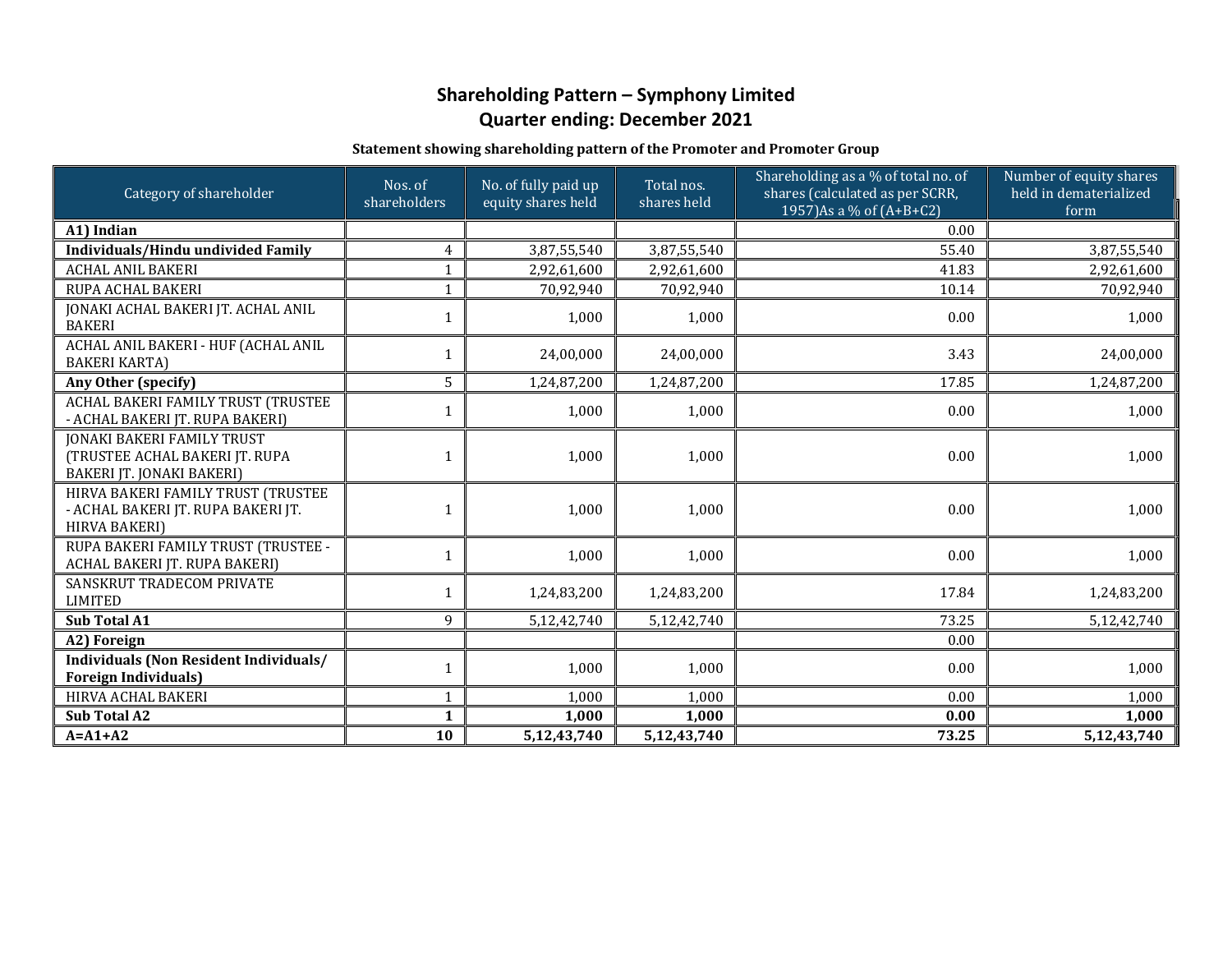#### **Statement showing shareholding pattern of the Public shareholder**

| Category & Name of the<br>Shareholders                                                     | No. of<br>shareholder | No. of fully paid<br>up equity shares<br>held | Total no.<br>shares held | Shareholding %<br>calculated as per SCRR,<br>1957 As a % of<br>$(A+B+C2)$ | No. of Voting<br>Rights | Total as a<br>% of Total<br>Voting<br>right | No. of equity shares held<br>in dematerialized<br>form(Not Applicable) |
|--------------------------------------------------------------------------------------------|-----------------------|-----------------------------------------------|--------------------------|---------------------------------------------------------------------------|-------------------------|---------------------------------------------|------------------------------------------------------------------------|
| <b>B1) Institutions</b>                                                                    | $\mathbf{0}$          | $\Omega$                                      |                          | 0.00                                                                      |                         | 0.00                                        |                                                                        |
| <b>Mutual Funds/</b>                                                                       | 8                     | 66,71,068                                     | 66,71,068                | 9.54                                                                      | 66,71,068               | 9.54                                        | 66,71,068                                                              |
| <b>AXIS MUTUAL FUND</b><br>TRUSTEE LIMITED                                                 |                       | 38,93,120                                     | 38,93,120                | 5.57                                                                      | 38,93,120               | 5.57                                        | 38,93,120                                                              |
| HDFC TRUSTEE COMPANY<br><b>LTD</b>                                                         | 1                     | 19,73,433                                     | 19,73,433                | 2.82                                                                      | 19,73,433               | 2.82                                        | 19,73,433                                                              |
| <b>Alternate Investment</b><br><b>Funds</b>                                                | $\overline{c}$        | 1,80,174                                      | 1,80,174                 | 0.26                                                                      | 1,80,174                | 0.26                                        | 1,80,174                                                               |
| <b>Foreign Portfolio</b><br><b>Investors</b>                                               | 67                    | 30,14,636                                     | 30,14,636                | 4.31                                                                      | 30,14,636               | 4.31                                        | 30,14,636                                                              |
| TAIYO GREATER INDIA<br><b>FUND LTD</b>                                                     | 1                     | 8,03,554                                      | 8,03,554                 | 1.15                                                                      | 8,03,554                | 1.15                                        | 8,03,554                                                               |
| <b>Insurance Companies</b>                                                                 | 3                     | 1,60,708                                      | 1,60,708                 | 0.23                                                                      | 1,60,708                | 0.23                                        | 1,60,708                                                               |
| <b>Sub Total B1</b>                                                                        | 80                    | 1,00,26,586                                   | 1,00,26,586              | 14.33                                                                     | 1,00,26,586             | 14.33                                       | 1,00,26,586                                                            |
| <b>B2)</b> Central Government/<br><b>State Government(s)/</b><br><b>President of India</b> | $\theta$              | $\boldsymbol{0}$                              |                          | 0.00                                                                      |                         | 0.00                                        |                                                                        |
| <b>B3) Non-Institutions</b>                                                                | $\mathbf{0}$          | $\mathbf{0}$                                  |                          | $\overline{0.00}$                                                         |                         | $\overline{0.00}$                           |                                                                        |
| <b>Individual share capital</b><br>upto Rs. 2 Lacs                                         | 55857                 | 44,12,108                                     | 44,12,108                | 6.31                                                                      | 44,12,108               | 6.31                                        | 39,61,658                                                              |
| Individual share capital in<br>excess of Rs. 2 Lacs                                        | 1                     | 12,04,000                                     | 12,04,000                | 1.72                                                                      | 12,04,000               | 1.72                                        | 12,04,000                                                              |
| <b>PAVAN BAKERI</b>                                                                        | 1                     | 12,04,000                                     | 12,04,000                | 1.72                                                                      | 12,04,000               | 1.72                                        | 12,04,000                                                              |
| Any Other (specify)                                                                        | 2404                  | 30,70,566                                     | 30,70,566                | 4.39                                                                      | 30,70,566               | 4.39                                        | 29,74,066                                                              |
| <b>Bodies Corporate</b>                                                                    | 237                   | 10,11,563                                     | 10,11,563                | 1.45                                                                      | 10,11,563               | 1.45                                        | 10,10,563                                                              |
| ROWENTA NETWORKS<br>PRIVATE LIMITED                                                        | 1                     | 8,38,847                                      | 8,38,847                 | 1.20                                                                      | 8,38,847                | 1.20                                        | 8,38,847                                                               |
| <b>Clearing Members</b>                                                                    | 46                    | 21,271                                        | 21,271                   | 0.03                                                                      | 21,271                  | 0.03                                        | 21,271                                                                 |
| Director or Director's<br>Relatives                                                        | 7                     | 11,74,552                                     | 11,74,552                | 1.68                                                                      | 11,74,552               | 1.68                                        | 11,74,552                                                              |
| <b>HUF</b>                                                                                 | 794                   | 1,22,285                                      | 1,22,285                 | 0.17                                                                      | 1,22,285                | $\overline{0.17}$                           | 1,22,285                                                               |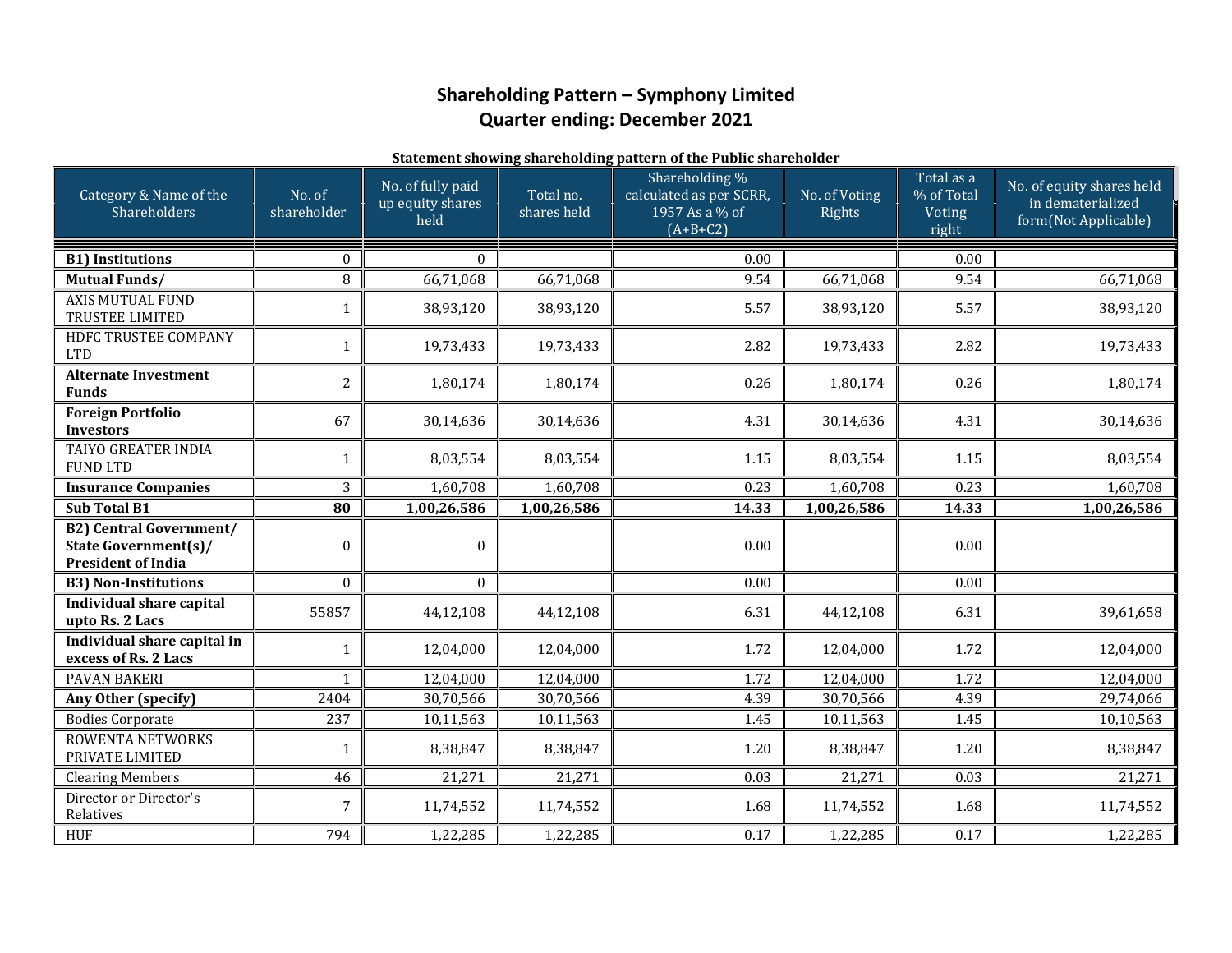## **Shareholding Pattern – Symphony Limited**

### **Quarter ending: December 2021**

| <b>IEPF</b>                                                                                                                                                                                                                                                                                                                                                                                                                                                                                                                                                                                                                                                                                                                                                                         |        | 4,05,002    | 4,05,002    | 0.58  | 4,05,002    | 0.58  | 4,05,002    |  |  |  |
|-------------------------------------------------------------------------------------------------------------------------------------------------------------------------------------------------------------------------------------------------------------------------------------------------------------------------------------------------------------------------------------------------------------------------------------------------------------------------------------------------------------------------------------------------------------------------------------------------------------------------------------------------------------------------------------------------------------------------------------------------------------------------------------|--------|-------------|-------------|-------|-------------|-------|-------------|--|--|--|
| Non-Resident Indian (NRI)                                                                                                                                                                                                                                                                                                                                                                                                                                                                                                                                                                                                                                                                                                                                                           | 1317   | 2,72,342    | 2,72,342    | 0.39  | 2,72,342    | 0.39  | 1,76,842    |  |  |  |
| Trusts                                                                                                                                                                                                                                                                                                                                                                                                                                                                                                                                                                                                                                                                                                                                                                              |        | 51          | 51          | 0.00  | 51          | 0.00  | 51          |  |  |  |
| Unclaimed or Suspense or                                                                                                                                                                                                                                                                                                                                                                                                                                                                                                                                                                                                                                                                                                                                                            |        | 63,500      | 63,500      | 0.09  | 63,500      | 0.09  | 63,500      |  |  |  |
| <b>Escrow Account</b>                                                                                                                                                                                                                                                                                                                                                                                                                                                                                                                                                                                                                                                                                                                                                               |        |             |             |       |             |       |             |  |  |  |
| Sub Total B3                                                                                                                                                                                                                                                                                                                                                                                                                                                                                                                                                                                                                                                                                                                                                                        | 58,262 | 86,86,674   | 86,86,674   | 12.42 | 86,86,674   | 12.42 | 81,39,724   |  |  |  |
| $B=B1+B2+B3$                                                                                                                                                                                                                                                                                                                                                                                                                                                                                                                                                                                                                                                                                                                                                                        | 58,342 | 1,87,13,260 | 1,87,13,260 | 26.75 | 1,87,13,260 | 26.75 | 1,81,66,310 |  |  |  |
| Details of the shareholders acting as persons in Concert including their Shareholding (No. and %):                                                                                                                                                                                                                                                                                                                                                                                                                                                                                                                                                                                                                                                                                  |        |             |             |       |             |       |             |  |  |  |
| Details of Shares which remain unclaimed may be given here along with details such as number of shareholders, outstanding shares held in demat/unclaimed suspense account,                                                                                                                                                                                                                                                                                                                                                                                                                                                                                                                                                                                                          |        |             |             |       |             |       |             |  |  |  |
| voting rights which are frozen etc.<br>Note: Director and Directors relatives total holding is 11,74,552 (1.68%) equity shares. (A) Mr. Nrupesh Shah, Executive Director is holding total 11,74,052 equity shares<br>(1.68%). The breakup is as under: i.4,85,480 equity shares in aggregate held by himself, spouse and his HUF. ii. 1,75,761 equity shares held by Family Trust in which he and his<br>family members are beneficiaries. iii. 5,12,811 equity shares held by two bodies corporate in which Mr. Nrupesh Shah is substantially interested as partner. (B) Mr. Santosh<br>Kumar Nema, Independent Director is holding 500 shares. Both the directors are not a promoter director and hence their holdings are classified under 'Director and Directors<br>Relatives. |        |             |             |       |             |       |             |  |  |  |

### **Statement showing shareholding pattern of the Non Promoter‐ Non Public shareholder**

| Category & Name of the<br>Shareholders(I) | No. of<br>shareholder(III) | No. of fully paid up<br>Total no. shares<br>$held(VII =$<br>equity shares<br>held(IV)<br>$IV+V+VI$ |  | Shareholding % calculated as per<br>SCRR, 1957 As a % of<br>$(A+B+C2)(VIII)$ | Number of equity shares held in<br>dematerialized form(XIV)(Not<br>Applicable) |
|-------------------------------------------|----------------------------|----------------------------------------------------------------------------------------------------|--|------------------------------------------------------------------------------|--------------------------------------------------------------------------------|
| C1) Custodian/DR<br>Holder                |                            |                                                                                                    |  | $0.00\,$                                                                     |                                                                                |
| C2) Employee Benefit<br><b>Trust</b>      |                            |                                                                                                    |  | 0.00                                                                         |                                                                                |